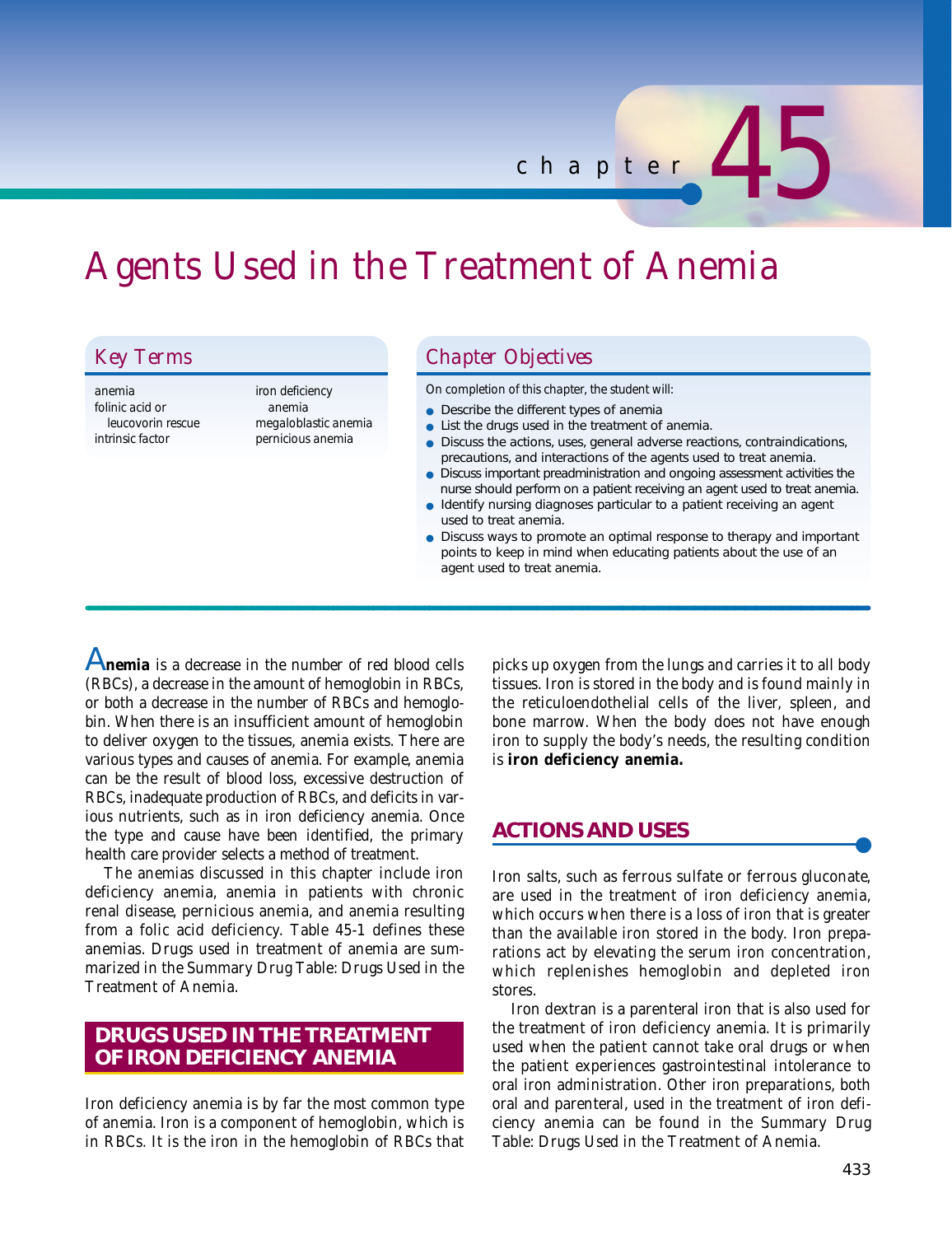| <b>TABLE 45-1</b>                        | <b>Anemias</b>                                                                                                                                                               |
|------------------------------------------|------------------------------------------------------------------------------------------------------------------------------------------------------------------------------|
| <b>TYPE OF ANEMIA</b>                    | <b>DESCRIPTION</b>                                                                                                                                                           |
| Iron deficiency                          | Anemia characterized by an<br>inadequate amount of iron in the<br>body to produce hemoglobin                                                                                 |
| Anemia in chronic<br>renal failure (CRF) | Anemia resulting from a reduced<br>production of erythropoietin, a<br>hormone secreted by the kidney<br>that stimulates the production of<br>red blood cells (RBCs)          |
| Pernicious anemia                        | Anemia resulting from lack of<br>secretions by the gastric mucosa<br>of the intrinsic factor essential to<br>the formation of RBCs and the<br>absorption of vitamin $B_{12}$ |
| Folic acid deficiency                    | A slowly progressive type of<br>anemia occurring because of the<br>lack of folic acid, a component<br>necessary in the formation of RBCs                                     |

## **ADVERSE REACTIONS** ●

Iron salts occasionally cause gastrointestinal irritation, nausea, vomiting, constipation, diarrhea, headache, backache, and allergic reactions. The stools usually appear darker (black). Iron dextran is given by the parenteral route. Hypersensitivity reactions, including fatal anaphylactic reactions, have been reported with the use of this form of iron. Additional adverse reactions include soreness, inflammation, and sterile abscesses at the intramuscular (IM) injection site. Intravenous (IV) administration may result in phlebitis at the injection site. When iron is administered via the IM route, a brownish discoloration of the skin may occur. Patients with rheumatoid arthritis may experience an acute exacerbation of joint pain, and swelling may occur when iron dextran is administered.

## **CONTRAINDICATIONS, PRECAUTIONS, AND INTERACTIONS**

Drugs used to treat anemia are contraindicated in patients with known hypersensitivity to the drug or any component of the drug. Iron compounds are contraindicated in patients with any anemia except iron deficiency anemia. Iron compounds are used cautiously in patients with tartrazine or sulfite sensitivity because some iron compounds contain these substances. Oral iron preparations are Pregnancy Category B drugs; iron dextran is a Pregnancy Category C drug. The iron preparations are used cautiously during pregnancy and lactation. Iron dosages of 15 to 30 mg/d are sufficient to meet the needs of pregnancy. Iron dextran is used cautiously in patients with cardiovascular

disease, a history of asthma or allergies, and rheumatoid arthritis (may exacerbate joint pain).

The absorption of oral iron is decreased when the agent is administered with antacids, tetracyclines, penicillamine, and the fluoroquinolones. When iron is administered with levothyroxine, there may be a decrease in the effectiveness of levothyroxine. When administered orally, iron deceases the absorption of levodopa. Ascorbic acid increases the absorption of oral iron. Iron dextran administered concurrently with chloramphenicol increases serum iron levels.

## **DRUGS USED IN THE TREATMENT OF ANEMIA ASSOCIATED WITH CHRONIC RENAL FAILURE**

Anemia may occur in patients with chronic renal failure as the result of the inability of the kidney to produce erythropoietin. Erythropoietin is a glycoprotein hormone synthesized mainly in the kidneys and used to stimulate and regulate the production of erythrocytes or red blood cells (RBCs). Failure to produce the needed erythrocytes results in anemia. Two examples of drugs used to treat anemia associated with chronic renal failure are epoetin alfa (Epogen) and darbepoetin alfa (Aranesp).

## **ACTIONS AND USES**

Epoetin alfa is a drug that is produced using recombinant DNA technology. The drug acts in a manner similar to that of natural erythropoietin. Epoetin alfa is used to treat anemia associated with chronic renal failure, anemia in patients with cancer who are receiving chemotherapy, and in patients with anemia who are undergoing elective nonvascular surgery. Darbepoetin alfa (Aranesp) is an erythropoiesis-stimulating protein produced in Chinese hamster ovary cells by recombinant DNA technology. Darbepoetin stimulates erythropoiesis by the same manner as natural erythropoietin. The drug is used to treat anemia associated with chronic renal failure in patients receiving dialysis as well as for patients who are not receiving dialysis. These drugs elevate or maintain RBC levels and decrease the need for transfusions.

## **ADVERSE REACTIONS**

Epoetin alfa (erythropoietin; EPO) and darbepoetin alfa are usually well tolerated. The most common adverse reactions include hypertension, headache, tachycardia, nausea, vomiting, diarrhea, skin rashes, fever, myalgia, and skin reaction at the injection site. See the Summary Drug Table: Drugs Used in the Treatment of Anemia for more information on these drugs.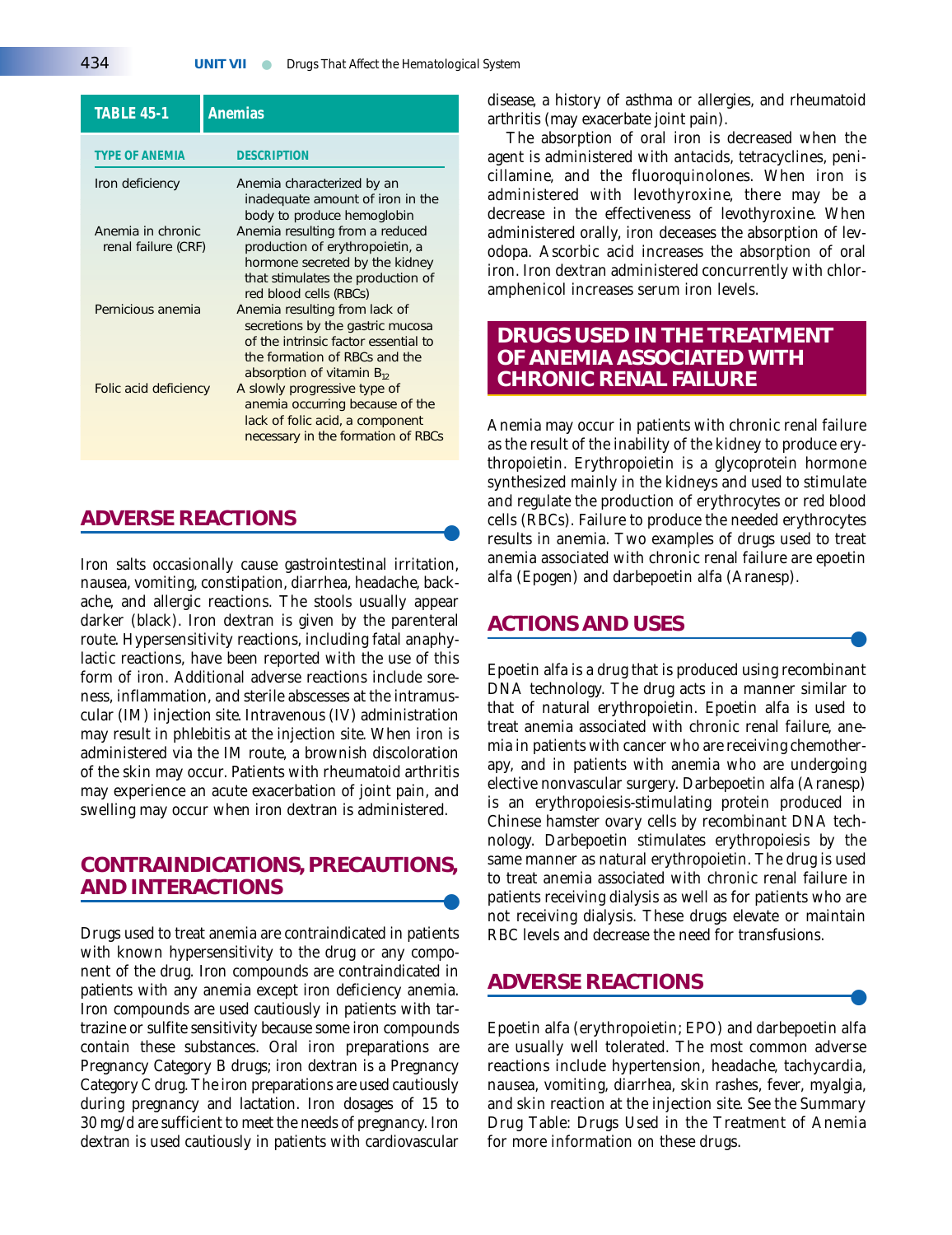|                                                          |                                   | <b>SUIVIIVIART DRUG IADLE DRUGS USED IN THE TREATIVIENT OF ANEIVIIA</b>                                                                                                                                                                                  |                                                                                                                                                                       |                                                                                                                                                                                                                                                                                                                                                                         |
|----------------------------------------------------------|-----------------------------------|----------------------------------------------------------------------------------------------------------------------------------------------------------------------------------------------------------------------------------------------------------|-----------------------------------------------------------------------------------------------------------------------------------------------------------------------|-------------------------------------------------------------------------------------------------------------------------------------------------------------------------------------------------------------------------------------------------------------------------------------------------------------------------------------------------------------------------|
| <b>GENERIC NAME</b>                                      | <b>TRADE NAME*</b>                | <b>USES</b>                                                                                                                                                                                                                                              | <b>ADVERSE REACTIONS</b>                                                                                                                                              | <b>DOSAGE RANGES</b>                                                                                                                                                                                                                                                                                                                                                    |
| darbepoetin alfa<br>dar-bah-poe-e'-tin                   | Aranesp                           | Anemia associated<br>with chronic<br>renal failure                                                                                                                                                                                                       | Hypertension, hypotension,<br>headache, diarrhea, vomiting,<br>nausea, myalgia, infection,<br>cardiac arrhythmias, cardiac<br>arrest                                  | $0.45 \text{ mcg/kg}$<br>IV, SC weekly                                                                                                                                                                                                                                                                                                                                  |
| epoetin alfa<br>(Erythropoietin;<br>(EPO)<br>e-po-e'-tin | Epogen,<br>procrit                | Anemia associated<br>with chronic renal<br>failure, anemia related<br>to zidovudine therapy<br>in HIV-infected patients,<br>anemia in cancer<br>patients receiving<br>chemotherapy, anemia<br>in patients who<br>undergo elective<br>nonvascular surgery | Hypertension, headache,<br>tachycardia, nausea, vomiting,<br>skin rashes, fever, skin reaction<br>at injection site                                                   | Individualized dosage CRF<br>50-100 U/kg (3 times<br>weekly IV or SC),<br>maintenance based on<br>HCT, generally 25 U/kg<br>3 times weekly;<br>zidovudine-treated HIV-<br>infected patients: 100<br>U/kg 3 times weekly;<br>cancer: 150 U/kg 3<br>times weekly;<br>surgery: 300 U/kg/d<br>SC x 10 d before<br>surgery, on day of<br>surgery and 4 days<br>after surgery |
| ferrous fumarate<br>(33% elemental<br>iron)<br>fair'-us  | Feostat,<br>generic               | <b>Prevention and</b><br>treatment of iron<br>deficiency anemia                                                                                                                                                                                          | GI irritation, nausea, vomiting,<br>constipation, diarrhea,<br>allergic reactions                                                                                     | Daily requirements:<br>males, 10 mg/d PO;<br>females, 18 mg/d PO;<br>during pregnancy and<br>lactation, 30-60 mg/d<br>PO; replacement in<br>deficiency states,<br>90-300 mg/d<br>(6 mg/kg/d) PO<br>for 6-10 months                                                                                                                                                      |
| ferrous gluconate<br>(11.6% elemental<br>iron)           | Fergon,<br>generic                | <b>Prevention and</b><br>treatment of iron<br>deficiency anemia                                                                                                                                                                                          | GI irritation, nausea, vomiting,<br>constipation, diarrhea,<br>allergic reactions                                                                                     | Daily requirements:<br>males, 10 mg/d PO;<br>females, 18 mg/d PO;<br>during pregnancy and<br>lactation, 30-60 mg/d<br>PO; replacement in<br>deficiency states,<br>90-300 mg/d<br>(6 mg/kg/d) PO<br>for 6-10 months                                                                                                                                                      |
| ferrous sulfate<br>(20% elemental<br>iron)               | Feosol,<br>Fer-In-Sol,<br>generic | <b>Prevention and</b><br>treatment of iron<br>deficiency anemia                                                                                                                                                                                          | GI irritation, nausea, vomiting,<br>constipation, diarrhea,<br>allergic reactions                                                                                     | Daily requirements:<br>males, 10 mg/d PO;<br>females, 18 mg/d PO;<br>during pregnancy and<br>lactation, 30-60 mg/d<br>PO; replacement in<br>deficiency states,<br>90-300 mg/d<br>(6 mg/kg/d) PO<br>for 6-10 months                                                                                                                                                      |
| folic acid<br>foe'-lik                                   | Folvite,<br>generic               | Megaloblastic anemia<br>due to deficiency of<br>folic acid                                                                                                                                                                                               | Allergic sensitization                                                                                                                                                | Up to 1 mg/d<br>PO, IM, IV, SC                                                                                                                                                                                                                                                                                                                                          |
| iron dextran                                             | DexFerrum,<br>InFeD,<br>generic   | Iron deficiency<br>anemia                                                                                                                                                                                                                                | Anaphylactoid reactions,<br>soreness and inflammation<br>at injection site, chest pain,<br>arthralgia, backache,<br>convulsions, pruritus,<br>abdominal pain, nausea, | Dosage based on body<br>weight and grams<br>percent (g/dL) of<br>hemoglobin IV, IM                                                                                                                                                                                                                                                                                      |

vomiting, dyspnea

## **SUMMARY DRUG TABLE DRUGS USED IN THE TREATMENT OF ANEMIA**

л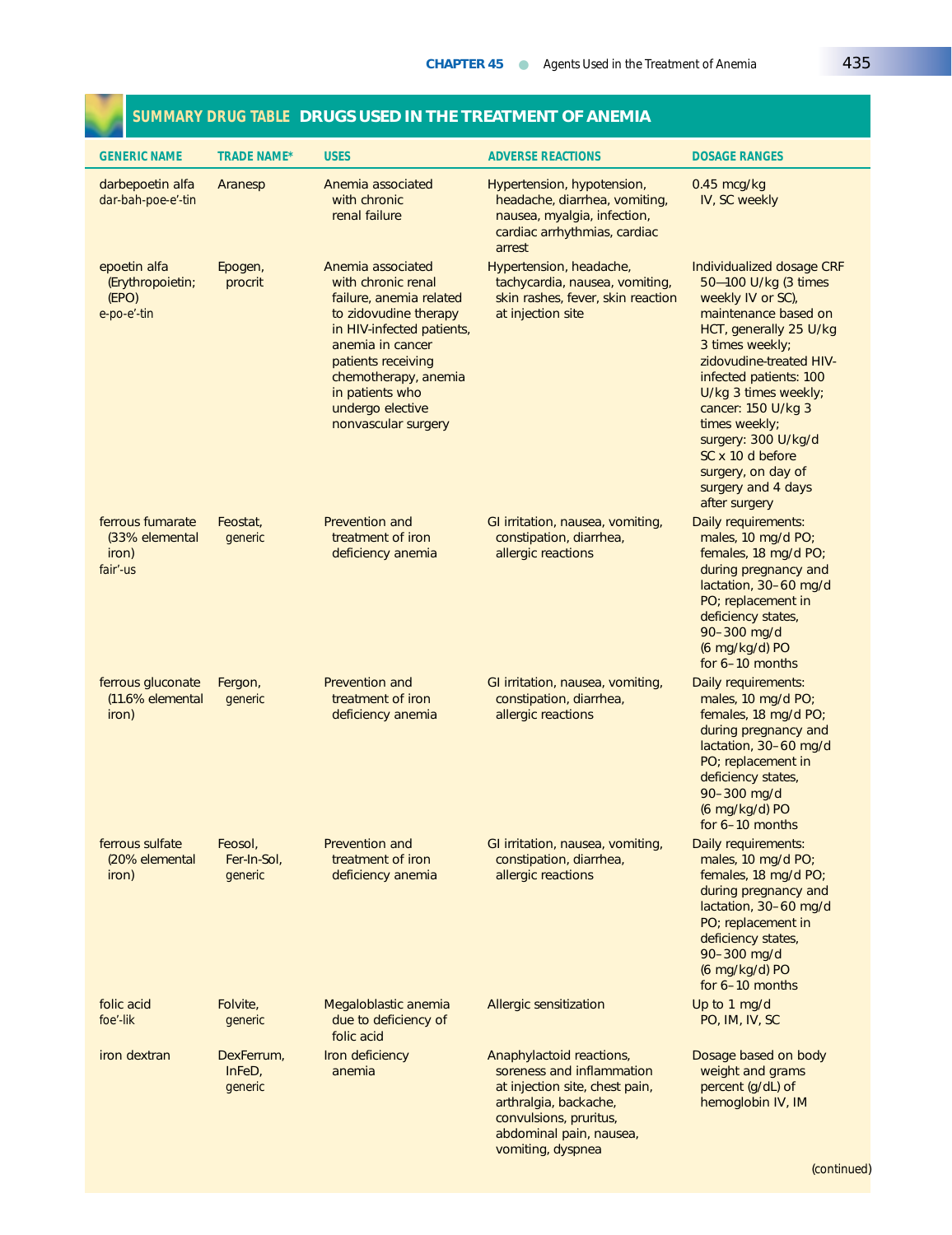| <b>GENERIC NAME</b>                                                     | <b>TRADE NAME*</b>      | <b>USES</b>                                                                                                                                                     | <b>ADVERSE REACTIONS</b>                                                                                         | <b>DOSAGE RANGES</b>                                                                                                                                                                                                                                                                                                                                                      |  |  |
|-------------------------------------------------------------------------|-------------------------|-----------------------------------------------------------------------------------------------------------------------------------------------------------------|------------------------------------------------------------------------------------------------------------------|---------------------------------------------------------------------------------------------------------------------------------------------------------------------------------------------------------------------------------------------------------------------------------------------------------------------------------------------------------------------------|--|--|
| iron sucrose                                                            | Venofer                 | Iron deficiency<br>anemia                                                                                                                                       | Hypotension, cramps, leg<br>cramps, nausea, headache,<br>vomiting, diarrhea, dizziness                           | 100 mg elemental iron<br>slow IV or during<br>dialysis session                                                                                                                                                                                                                                                                                                            |  |  |
| leucovorin<br>calcium<br>loo-koe-vor'-in                                | Wellcovorin.<br>generic | Treatment of<br>megaloblastic<br>anemia leucovorin<br>rescue after high-dose<br>methotrexate therapy<br>in osteosarcoma                                         | Allergic sensitization,<br>urticaria, anaphylaxis                                                                | Megaloblastic anemia:<br>1 mg/d IM rescue after<br>methotrexate therapy:<br>12-15 $g/m^2$ PO<br>or parentearally then<br>10 mg/m <sup>2</sup> q6h for 72 h;<br>check serum creatinine<br>after 24 h; if 50% greater<br>than the pretreatment<br>level, increase leucovorin<br>dose to 100 mg/m <sup>2</sup> until<br>serum methotrexate level<br>is $15 \times 10^{-8}$ M |  |  |
| sodium ferric<br>gluconate<br>complex                                   | <b>Ferrlecit</b>        | Iron deficiency                                                                                                                                                 | Flushing, hypotension,<br>syncope, tachycardia,<br>dizziness, pruritus, dyspnea,<br>conjunctivitis, hyperkalemia | 125 mg of elemental iron<br>IV over at least<br>$10 \text{ min}$                                                                                                                                                                                                                                                                                                          |  |  |
| vitamin $B_{12}$<br>(cyanocobalamin)<br>sye-an-oh-koe-<br>$bal'$ -a-min | generic                 | $B_{12}$ deficiencies as seen<br>in pernicious anemia,<br>GI pathology; also<br>used when<br>requirements for the<br>vitamin are increased:<br>Schilling's test | Mild diarrhea, itching,<br>edema, anaphylaxis                                                                    | Schilling's test:<br>100-1000 mcg/d x<br>2 wk, then 100-1000<br>mcg IM q mo                                                                                                                                                                                                                                                                                               |  |  |
| *The term generic indicates the drug is available in generic form.      |                         |                                                                                                                                                                 |                                                                                                                  |                                                                                                                                                                                                                                                                                                                                                                           |  |  |

#### **SUMMARY DRUG TABLE DRUGS USED IN THE TREATMENT OF ANEMIA (***Continued***)**

GI, gastrointestinal; HIV, human immunodeficiency virus.

## **CONTRAINDICATIONS, PRECAUTIONS, AND INTERACTIONS**

Epoetin alfa is contraindicated in patients with uncontrolled hypertension, those needing an emergency transfusion, or those with a hypersensitivity to human albumin. Darbepoetin alfa (Aranesp) is contraindicated in patients with uncontrolled hypertension or in those allergic to the drug.

Epoetin alfa and darbepoetin alfa are used with caution in patients with hypertension, heart disease, congestive heart failure, or a history of seizures. Both of these drugs are Pregnancy Category C drugs and are used cautiously during pregnancy and lactation.

## **DRUGS USED IN THE TREATMENT OF FOLIC ACID DEFICIENCY ANEMIA**

Folic acid is required for the manufacture of RBCs in the bone marrow. Folic acid is found in leafy green vegetables, fish, meat, poultry, and whole grains. A deficiency of folic acid results in **megaloblastic anemia.** Megaloblastic anemia is characterized by the presence of large, abnormal, immature erythrocytes circulating in the blood.

## **ACTION AND USES** ●

Folic acid is used in the treatment of megaloblastic anemias that are caused by a deficiency of folic acid. Although not related to anemia, studies indicate there is a decreased risk for neural tube defects if folic acid is taken before conception and during early pregnancy. Neural tube defects occur during early pregnancy, when the embryonic folds forming the spinal cord and brain join together. Defects of this type include anencephaly (congenital absence of brain and spinal cord), spina bifida (defect of the spinal cord), and meningocele (a saclike protrusion of the meninges in the spinal cord or skull). The United States Public Health Service recommends the use of folic acid for all women of childbearing age to decrease the incidence of neural tube defects. Dosages during pregnancy and lactation are as great as 0.8 mg/d.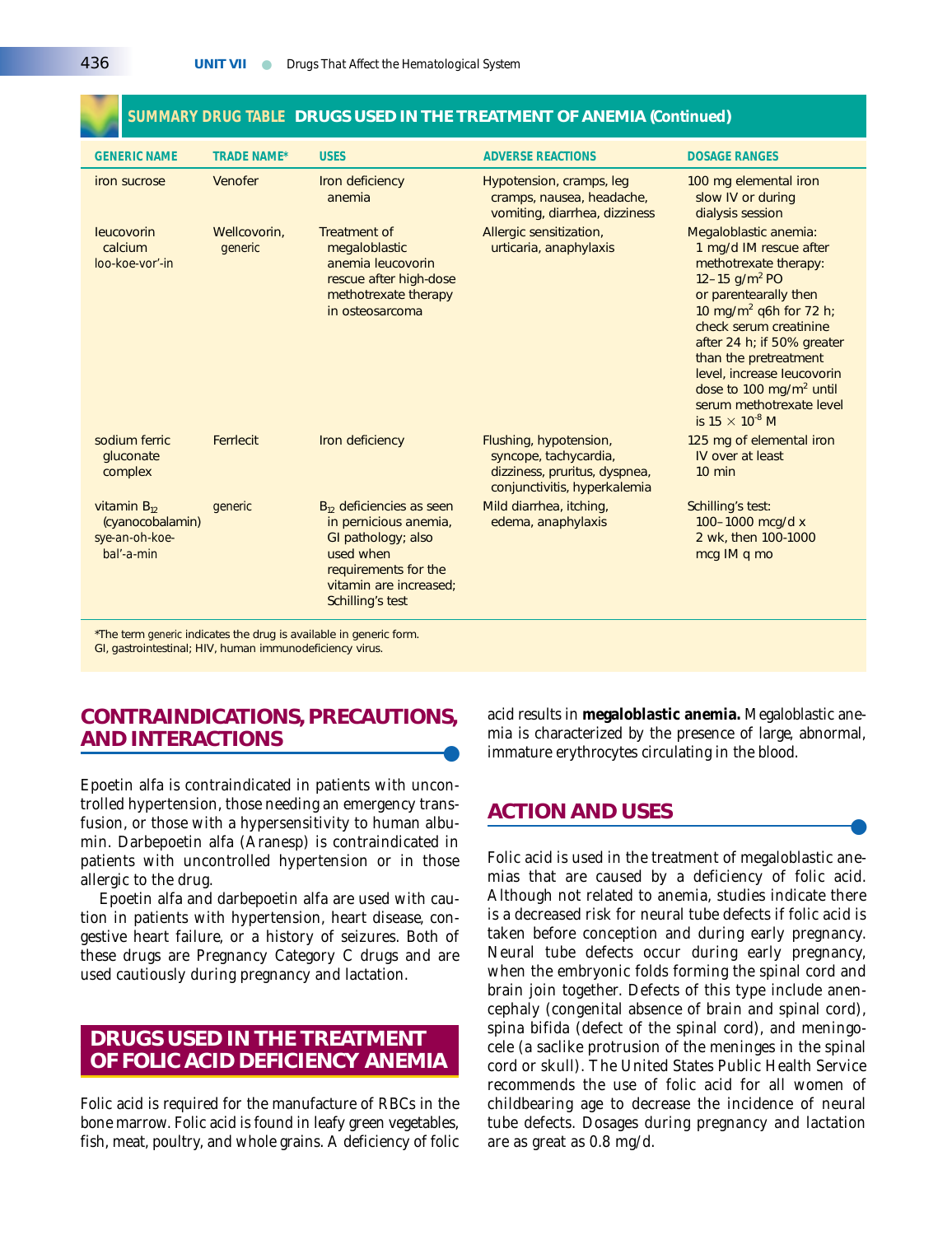Leucovorin is a derivative (and active reduced form) of folic acid. The oral and parenteral forms of this drug are used in the treatment of megaloblastic anemia. Leucovorin may also be used to diminish the hematologic effects of (intentional) massive doses of methotrexate, a drug used in the treatment of certain types of cancer (see Chap. 55). Leucovorin "rescues" normal cells from the destruction caused by methotrexate and allows them to survive. This technique of administering leucovorin after a large dose of methotrexate is called **folinic acid rescue** or **leucovorin rescue.** Occasionally, high doses of methotrexate are administered to select patients. Leucovorin is then used either at the time methotrexate is administered or a specific number of hours after the methotrexate has been given to decrease the toxic effects of the methotrexate. Leucovorin may be ordered to be given via the IV, IM, or oral route.

## **ADVERSE REACTIONS** ●

Few adverse reactions are associated with the administration of folic acid and leucovorin. Rarely, parenteral administration may result in allergic hypersensitivity.

## **CONTRAINDICATIONS, PRECAUTIONS, AND INTERACTIONS**

Folic acid and leucovorin are contraindicated for the treatment of pernicious anemia or for other anemias for which vitamin  $B_{12}$  is deficient. Folic acid is a Pregnancy Category A drug and is generally considered safe for use during pregnancy. Pregnant women are more likely to experience folate acid deficiency because folic acid requirements are increased during pregnancy. Pregnant women with a folate deficiency are at increased risk for complications of pregnancy and fetal abnormalities. The recommended daily allowance (RDA) of folate during pregnancy is 0.4 mg/d and during lactation, 0.26 to 0.28 mg/d. Although fetal harm appears remote, the drug should be used cautiously and only within the RDAs. Use of aminosalicylic with folic acid may decrease serum folate levels. Folic acid utilization is decreased when folate is administered with methotrexate. Signs of folic acid deficiency may occur when sulfasalazine is administered concurrently. An increase in seizure activity may occur when folic acid is administered with the hydantoins.

Leucovorin is a Pregnancy Category C drug and is used cautiously during pregnancy.

Leucovorin decreases the effectiveness of the anticonvulsants. There is an increased risk of 5-fluorouracil toxicity when the drug is administered with leucovorin.

## **DRUGS USED IN THE TREATMENT OF PERNICIOUS ANEMIA**

Vitamin  $B_{12}$  is essential to growth, cell reproduction, the manufacture of myelin (which surrounds some nerve fibers), and blood cell manufacture. The **intrinsic factor,** which is produced by cells in the stomach, is necessary for the absorption of vitamin  $B_{12}$  in the intestine. A deficiency of the intrinsic factor results in abnormal formation of erythrocytes because of the body's failure to absorb vitamin  $B_{12}$ , a necessary component for blood cell formation. The resulting anemia is a type of megaloblastic anemia called **pernicious anemia.**

## **ACTIONS AND USES**

Vitamin  $B_{12}$  (cyanocobalamin) is used to treat a vitamin  $B_{12}$  deficiency. A vitamin  $B_{12}$  deficiency may be seen in:

- Strict vegetarians
- Persons who have had a total gastrectomy or subtotal gastric resection (when the cells producing the intrinsic factor are totally or partially removed)
- Persons who have intestinal diseases, such as ulcerative colitis or sprue
- Persons who have gastric carcinoma
- Persons who have a congenital decrease in the number of gastric cells secreting intrinsic factor

Vitamin  $B_{12}$  is also used to perform the Schilling test, which is used to diagnose pernicious anemia.

#### ❊**Nursing Alert**

*Pernicious anemia must be diagnosed and treated as soon as possible because vitamin B12 deficiency that is allowed to progress for more than 3 months may result in degenerative lesions of the spinal cord.*

A deficiency of this vitamin caused by a low dietary intake of vitamin  $B_{12}$  is rare because the vitamin is found in meats, milk, eggs, and cheese. The body is also able to store this vitamin; a deficiency, for any reason, will not occur for 5 to 6 years.

## **ADVERSE REACTIONS** ●

Mild diarrhea and itching have been reported with the administration of vitamin  $B_{12}$ . Other adverse reactions that may be seen include a marked increase in RBC production, acne, peripheral vascular thrombosis, congestive heart failure, and pulmonary edema.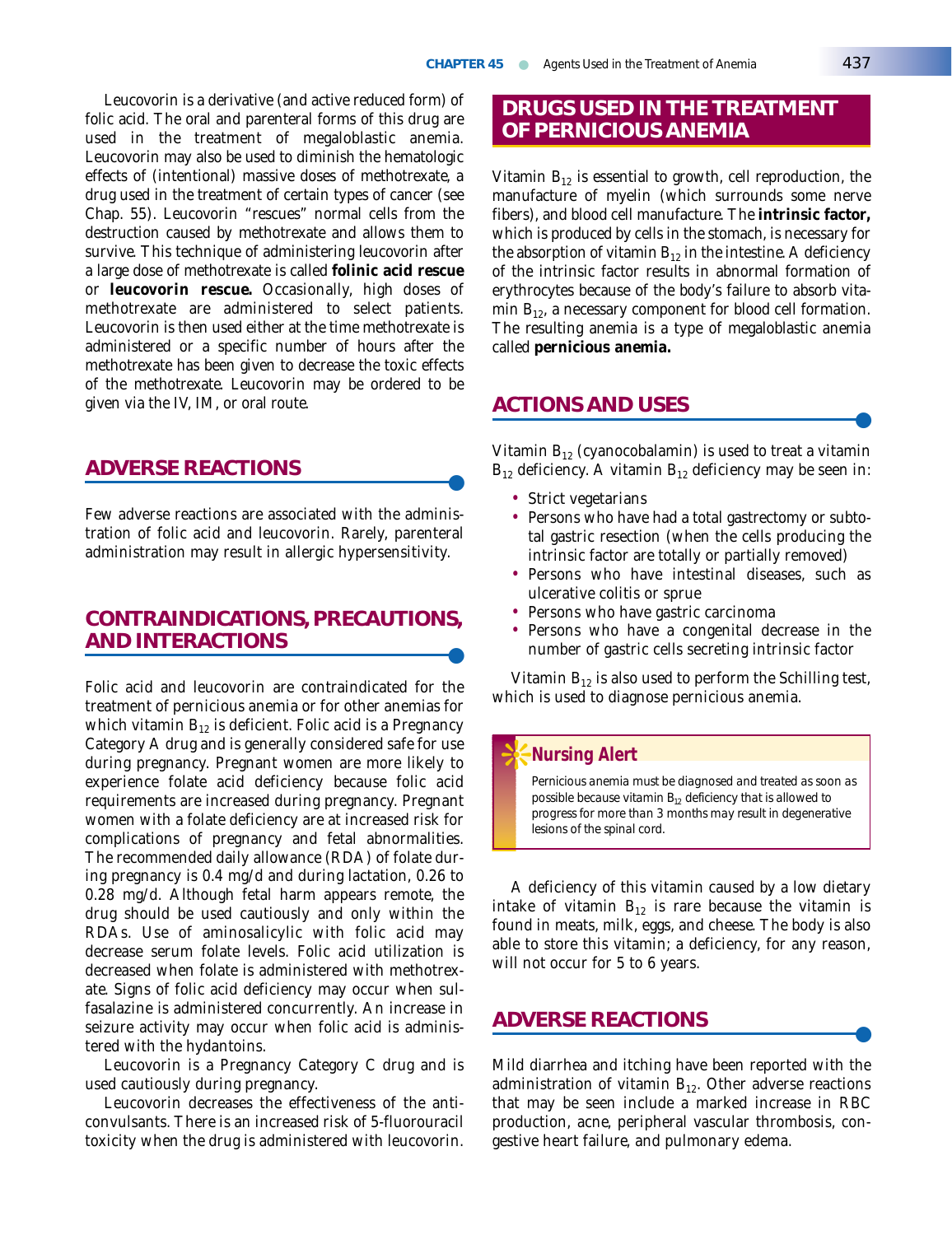## **CONTRAINDICATIONS, PRECAUTIONS, AND INTERACTIONS** ●

Vitamin  $B_{12}$  is contraindicated in patients allergic to cobalt. Vitamin  $B_{12}$  is a Pregnancy Category A drug if administered orally and a Pregnancy Category C drug if given parenterally. Vitamin  $B_{12}$  is administered cautiously during pregnancy and in patients with pulmonary disease and anemia. Alcohol, aminosalicylic acid, neomycin, and colchicine may decrease the absorption of oral vitamin  $B_{12}$ .

● **The Patient Receiving a Drug Used in the Treatment of Anemia**

#### **ASSESSMENT**

#### *Preadministration Assessment*

The nurse obtains a general health history and asks about the symptoms of the anemia. The primary health care provider may order laboratory tests to determine the type, severity, and possible cause of the anemia. At times, it may be easy to identify the cause of the anemia, but there are also instances where the cause of the anemia is obscure.

The nurse takes the vital signs to provide a baseline during therapy. Other physical assessments may include the patient's general appearance and, in the severely anemic patient, an evaluation of the patient's ability to carry out the activities of daily living. General symptoms of anemia include fatigue, shortness of breath, sore tongue, headache, and pallor.

If iron dextran is to be given, an allergy history is necessary because this drug is given with caution to those with significant allergies or asthma. The patient's weight and hemoglobin level are required for calculating the dosage.

#### *Ongoing Assessment*

During the ongoing assessment the nurse takes the vital signs daily; more frequent monitoring may be needed if the patient is moderately to acutely ill or if the patient is taking epoetin alfa (because of the increased risk of hypertension). The nurse monitors the patient for adverse reactions and reports any occurrence of adverse reactions to the primary health care provider before the next dose is due. However, the nurse immediately reports severe adverse reactions.

When the patient is receiving iron salt therapy, the nurse informs the patient that the color of the stool will become darker or black. If diarrhea or constipation occurs, the nurse notifies the primary health care provider.

If iron dextran is administered, the nurse informs the patient that soreness at the injection site may occur. Injection sites are checked daily for signs of inflammation, swelling, or abscess formation.

The nurse assesses the patient for relief of the symptoms of anemia (fatigue, shortness of breath, sore tongue, headache, pallor). Some patients may note a relief of symptoms after a few days of therapy. Periodic laboratory tests are necessary to monitor the results of therapy.

### ❊**Nursing Alert**

*When monitoring the patient taking epoetin, the nurse reports any increase in the hematocrit of 4 points within any 2-week period because an exacerbation of hypertension is associated with an excessive rise of hematocrit. Hematocrit is decreased by decreasing or withholding the epoetin alfa dose.*

#### **NURSING DIAGNOSES**

Drug-specific nursing diagnoses are highlighted in the Nursing Diagnoses Checklist. Other nursing diagnoses applicable to these drugs are discussed in depth in Chapter 4.

#### **PLANNING**

The expected outcomes for the patient may include an optimal response to therapy, management of constipation, adequate nutritional status, and an understanding of and compliance with the prescribed treatment regimen.

#### **IMPLEMENTATION**

#### *Promoting an Optimal Response to Therapy*

IRON. Iron salts are preferably given between meals with water but can be given with food or meals if gastrointestinal upset occurs. If the patient is receiving other drugs, the nurse checks with the hospital pharmacist regarding the simultaneous administration of iron salts with other drugs.

Oral iron solutions may cause temporary staining of the teeth. The solution is diluted with 2 to 4 oz of water or juice and drunk through a straw. The stool may appear darker or black; this is a normal occurrence and not a reason for concern.

Iron dextran is given via the IM or IV route. Before iron dextran is administered, a test dose may be done by

#### **Nursing Diagnoses Checklist**

- ✓ **Altered Nutrition: Less than Body Requirements** related to lack of iron, folic acid, other (specify) in the diet
- **✓ Constipation** related to adverse reaction to iron therapy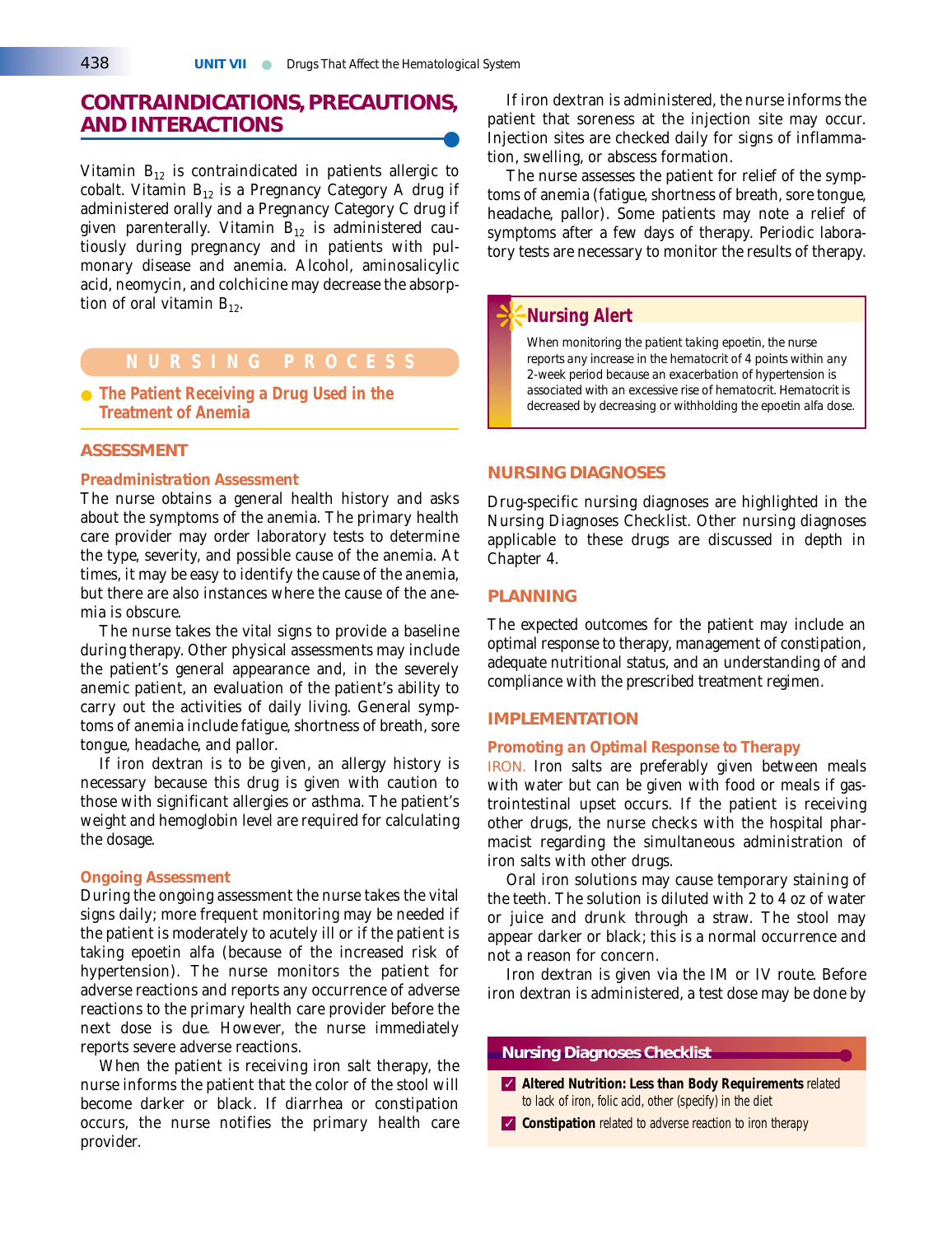Draw up an additional 0.2 mL of air within the syringe.

Attach a needle that is at least 11/2 to 2 inches long.

Don gloves.

Position the client on the abdomen or side depending on . which injection site is used.

Using the side of your hand, pull the tissue laterally about 1 inch (2.5 cm) until it is taut.



Swab the site with an alcohol pledget.

Insert the needle at a 90-degree angle while continuing to hold the tissue laterally.

Steady the barrel of the syringe with the fingers and use the thumb to manipulate the plunger.



Aspirate for a blood return.

Instill the medication by depressing the plunger with the thumb.

Wait 10 seconds with the needle in place and the skin still held taut.

**FIGURE 45-1.** Administering iron dextran using the Z-track technique.

administering 0.5 mL of iron dextran IV at a gradual rate during a period of 30 seconds or more. A test dose is also performed before administering the first dose of iron dextran IM by injecting 0.5 mL into the upper outer quadrant. The nurse monitors the patient for an allergic response for at least 1 hour after the test dose and before administering the remaining dose.

After the test dose, the prescribed dosage of iron is administered IM. The drug is given into the muscle mass of the upper outer quadrant (never into an arm or other area) using the Z-track method (see Fig. 45-1) to prevent leakage into the subcutaneous (SC) tissue. A large-bore needle is required. If the patient is standing, have the patient place weight on the leg not receiving the injection.

EPOETIN ALFA. When epoetin alfa is administered to a patient with hypertension, the nurse monitors the blood pressure closely. The nurse reports any rise in the systolic



Withdraw the needle and immediately release the taut skin.

Apply direct pressure to the injection site with a gauze square, but do not rub it.

Cover the injection site with a Band-Aid.

Discard the syringe without recapping the needle.

Remove your gloves and wash your hands.

Document the medication administration.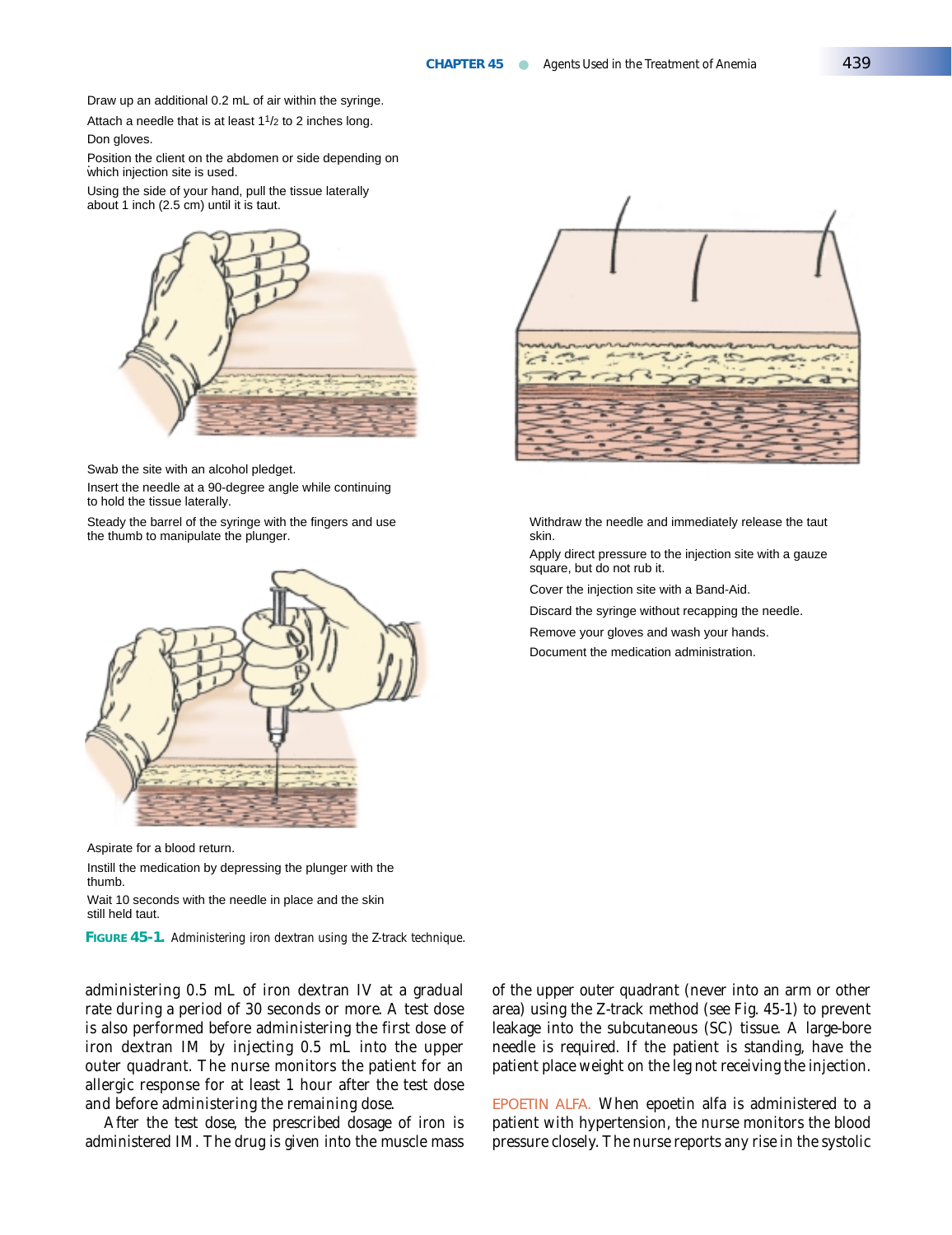or diastolic pressure of 20 mm Hg or more to the primary health care provider. The hematocrit is usually measured before each dose during therapy with epoetin alfa.

The drug is given three times weekly IV or SC, or if the patient is receiving dialysis, the drug is administered into the venous access line. The drug is mixed gently during preparation for administration. Shaking may denature the glycoprotein. The vial is used for only one dose; any remaining or unused portion is discarded.

#### ❊**Nursing Alert**

*This drug is not used for treatment of severe anemia or as a substitute for emergency transfusion. However, supplemental iron may be ordered during therapy with epoetin.*

LEUCOVORIN. When leucovorin is administered after a large dose of methotrexate, the timing of the administration is outlined by the primary health care provider. It is essential that the leucovorin be given at the exact time ordered because the purpose of folinic acid rescue is to allow a high dose of a toxic drug to remain in the body for only a limited time.

VITAMIN  $B_{12}$ . Patients with pernicious anemia are treated with vitamin  $B_{12}$  by the parenteral route (IM) weekly stabilized. The parenteral route is used because the vitamin is ineffective orally due to the absence of the intrinsic factor in the stomach, which is necessary for utilization of vitamin  $B_{12}$ . After stabilization, maintenance (usually monthly) injections are necessary for life.

#### *Monitoring and Managing Adverse Reactions*

When the patient is receiving iron dextran, the nurse monitors closely for a hypersensitivity reaction. Epinephrine is kept on standby in the event of severe anaphylactic reaction.

#### ❊**Nursing Alert**

*Parenteral iron has resulted in fatal anaphylactic-type reactions. The nurse reports any of the following adverse reactions: dyspnea, urticaria, rashes, itching, and fever.*

MANAGING CONSTIPATION. Constipation may be a problem when a patient is taking oral iron preparations. The nurse instructs the patient to increase fluid intake to 10 to 12 glasses of water per day (if the condition permits), eat a diet high in fiber, and increase activity. An active lifestyle and regular exercise (if condition permits) help to decrease the constipating effects of iron. If constipation persists, the primary health care provider may prescribe a stool softener.

MAINTAINING ADEQUATE NUTRITION. A special diet (eg, foods high in iron or foods high in folic acid) may be prescribed. If the diet is taken poorly, the nurse notes this on the patient's chart and discusses the problem with the primary health care provider.

The nurse recommends a balanced diet with an emphasis on foods that are high in iron (eg, organ meats, lean red meats, cereals, dried beans, and leafy green vegetables), folic acid (eg, green leafy vegetables, liver, and yeast) or vitamin  $B_{12}$  (eg, beef, pork, organ meats, eggs, milk, and milk products). The nurse monitors the amount of food eaten at meals. If appetite is poor or eating is inadequate to maintain normal nutrition, a consult with the dietitian may be necessary. Small portions of food may be more appealing than large or moderate portions. The nurse provides a pleasant atmosphere and allows ample time for eating.

#### *Educating the Patient and Family*

The nurse explains the medical regimen thoroughly to the patient and family and emphasizes the importance of following the prescribed treatment regimen. The nurse includes the following points in a patient and family teaching plan:

#### IRON SALT

- Take this drug with water on an empty stomach. If gastrointestinal upset occurs, take the drug with food or meals.
- Do not take antacids, tetracyclines, penicillamine, or fluoroquinolones at the same time or 2 hours before or after taking iron without first checking with the primary health care provider.
- This drug may cause a darkening of the stools, constipation, or diarrhea. If constipation or diarrhea becomes severe, contact the primary health care provider.
- Mix the liquid iron preparation with water or juice and drink through a straw to prevent staining of the teeth.
- Avoid the indiscriminate use of advertised iron products. If a true iron deficiency occurs, the cause must be determined and therapy should be under the care of a health care provider.
- Have periodic blood tests during therapy to determine the therapeutic response.
- Patients with rheumatoid arthritis may experience an acute exacerbation of joint pain, and swelling may occur with iron dextran therapy.

#### EPOETIN ALFA

• Keep all appointments with the primary health care provider. The drug is administered three times per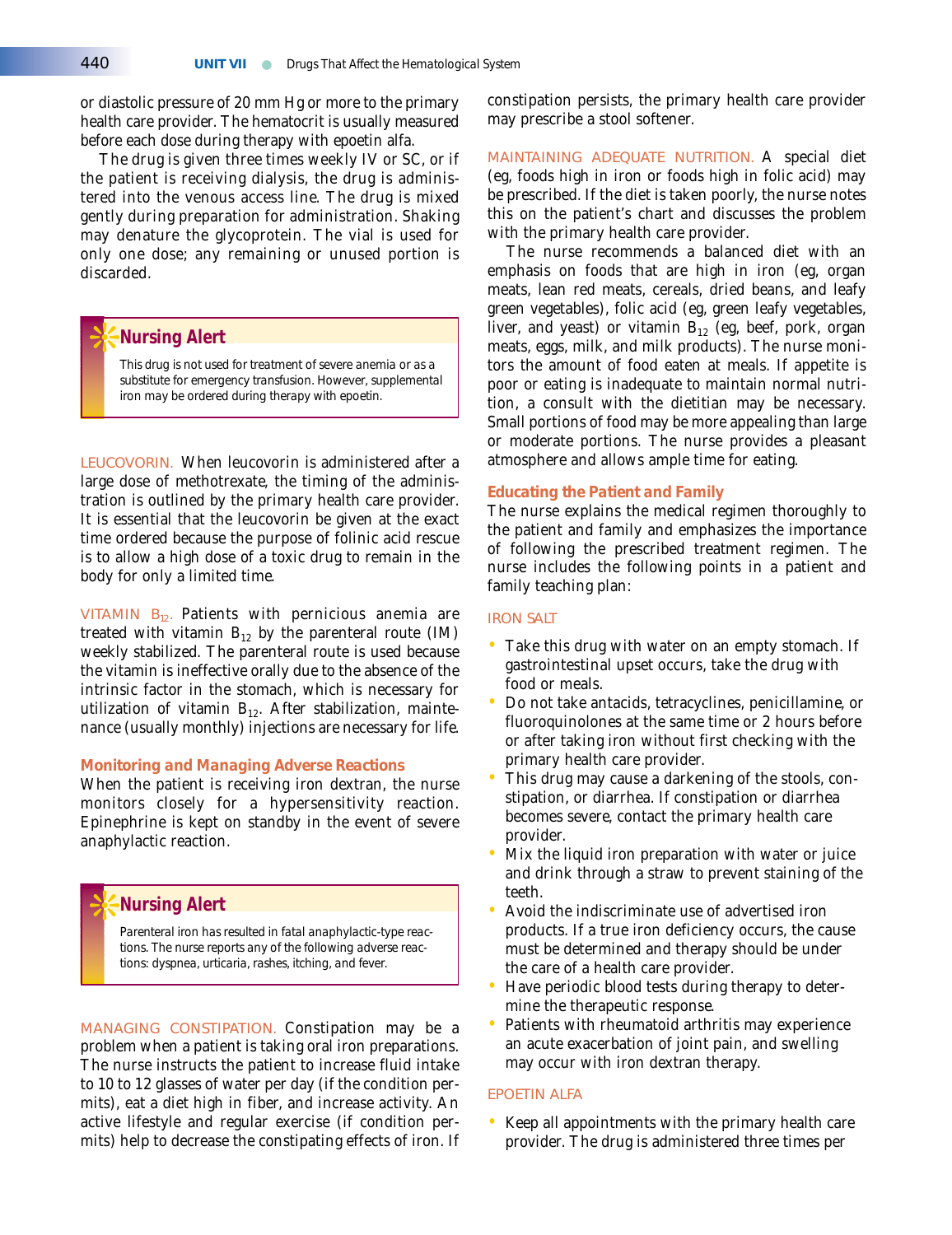week (via the SC or IV route or via a dialysis access line). Periodic blood tests are performed to determine the effects of the drug and to determine dosage.

- Strict compliance with antihypertensive drug regimen is important in patients with known hypertension during epoetin therapy.
- Report numbness, tingling of extremities, severe headache, dyspnea, or chest pain. Joint pain may occur but can be controlled with analgesics.

#### FOLIC ACID

- Avoid the use of multivitamin preparations unless such use has been approved by the primary health care provider.
- Follow the diet recommended by the primary health care provider because diet and drug are necessary to correct a folic acid deficiency.

#### EPOETIN ALFA

- The drug will be administered three times weekly and can be given only via the IV or SC route or via venous access during dialysis.
- Keep appointments for blood testing, which is necessary to determine the effects of the drug on the blood count and to determine dosage.
- The following adverse reactions may occur: dizziness, headache, fatigue, joint pain, nausea, vomiting, or diarrhea. Report any of these reactions.

#### **LEUCOVORIN**

- Megaloblastic anemia—Adhere to the diet prescribed by the primary health care provider. If the purchase of foods high in protein (which can be expensive) becomes a problem, discuss this with the primary health care provider.
- Folinic acid rescue—Take this drug at the exact prescribed intervals. If nausea and vomiting, occur, contact the primary health care provider immediately.

#### VITAMIN $B_{12}$

- Nutritional deficiency of vitamin  $B_{12}$ —Eat a balanced diet that includes seafood, eggs, meats, and dairy products.
- Pernicious anemia-Lifetime therapy is necessary. Eat a balanced diet that includes seafood, eggs, meats, and dairy products. Avoid contact with infections, and report any signs of infection to the primary health care provider immediately because an increase in dosage may be necessary.
- Adhere to the treatment regimen and keep all appointments with the clinic or primary health care provider. The drug is given at periodic intervals (usually monthly for life). In some instances, par-

enteral self-administration or parenteral administration by a family member is allowed (instruction in administration is necessary).

#### **EVALUATION**

- The therapeutic effect of the drug is achieved.
- The patient has normal bowel movements.
- An adequate nutritional intake is achieved.
- The patient and family demonstrate an understanding of the drug regimen.
- The patient verbalizes the importance of complying with the prescribed treatment regimen.

### ● *Critical Thinking Exercises*

- **1.** *Ms. Clepper, age 32 years, has received a diagnosis of pernicious anemia. Although the primary health care provider has explained the diagnosis and the treatment, the patient is confused and frightened. She questions you stating, "I just don't understand what is happening in my body to cause me to feel so weak and tired. How is the treatment going to work?" Discuss ways in which you would handle this situation with Ms. Clepper. Determine what to tell her that would decrease her anxiety and increase her understanding.*
- **2.** *Mr. Garcia, age 54 years, has chronic renal failure. He undergoes dialysis three times a week. The physician orders epoetin alfa to be administered. Discuss the preadministration and ongoing assessments for Mr. Garcia. During a discussion with you, Mr. Garcia asks why he is receiving this drug. Discuss how you would answer Mr. Garcia's question.*

#### ● *Review Questions*

- **1.** Which is the most common type of anemia?
	- **A.** Iron deficiency anemia
	- **B.** Folic acid anemia
	- **C.** Pernicious anemia
	- **D.** Megaloblastic anemia
- **2.** Which of the following substances would decrease the absorption of oral iron?
	- **A.** Antacids
	- **B.** Levothryoxine
	- **C.** Ascorbic acid
	- **D.** Vitamin  $B_{12}$
- **3.** Folic acid and leucovorin are contraindicated in which of the following conditions?
	- **A.** Hypothyroidism
	- **B.** Hyperthyroidism
	- **C.** Pernicious anemia
	- **D.** Pregnancy